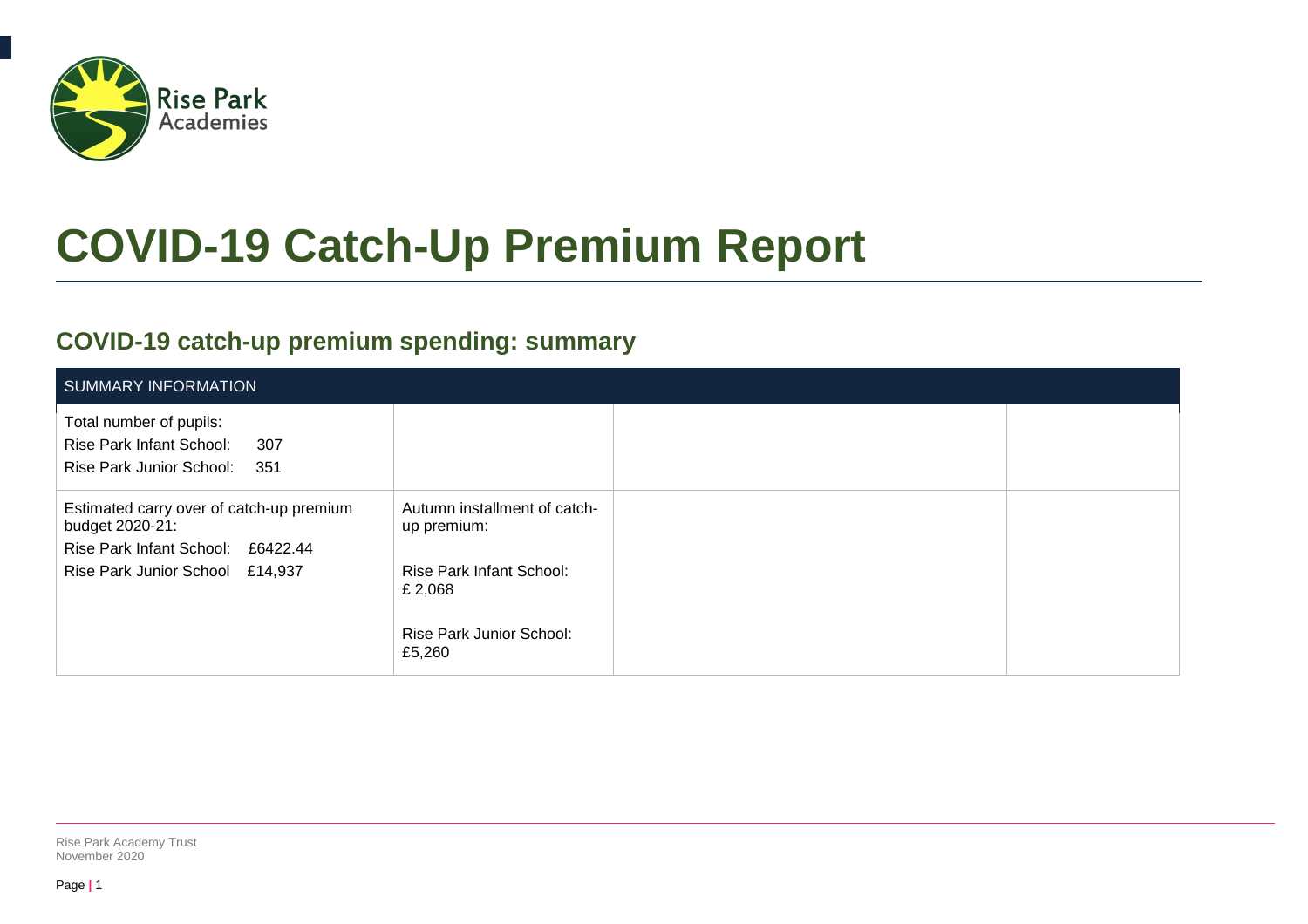#### STRATEGY STATEMENT

|                                                 | To reduce the attainment gap between disadvantaged pupils and their peers                                                                                                                                                                                     |                     |                                                                                                                                                                                                                                                                                                                   |  |  |  |  |  |
|-------------------------------------------------|---------------------------------------------------------------------------------------------------------------------------------------------------------------------------------------------------------------------------------------------------------------|---------------------|-------------------------------------------------------------------------------------------------------------------------------------------------------------------------------------------------------------------------------------------------------------------------------------------------------------------|--|--|--|--|--|
|                                                 | To raise the attainment of all pupils to close the gap created by COVID-19 school closures                                                                                                                                                                    |                     |                                                                                                                                                                                                                                                                                                                   |  |  |  |  |  |
|                                                 |                                                                                                                                                                                                                                                               |                     | Our proportion of disadvantaged pupils across the school is relatively low compared to both a local and national picture at 19%                                                                                                                                                                                   |  |  |  |  |  |
|                                                 | of children in total in the Juniors and 9% of children in total in the Infant school                                                                                                                                                                          |                     |                                                                                                                                                                                                                                                                                                                   |  |  |  |  |  |
|                                                 |                                                                                                                                                                                                                                                               |                     | The vast majority of children from Reception to Year 6 engaged with the detailed online learning that the school provided in Spring 2021. Throughout the<br>school closure, the school printed work packs and these were provided to families who did not have access to online resources. Overall, an average of |  |  |  |  |  |
|                                                 |                                                                                                                                                                                                                                                               |                     | about 13% of pupils required work packs during the school closure. The majority of our pupils were able to access online learning successfully. This was                                                                                                                                                          |  |  |  |  |  |
|                                                 |                                                                                                                                                                                                                                                               |                     | due to the decision to provide a blended approach to online learning. A mixture of live calls, pre-recorded lessons, online worksheets and tasks to                                                                                                                                                               |  |  |  |  |  |
|                                                 |                                                                                                                                                                                                                                                               |                     | complete and printed work packs enabled families the flexibility to complete work as and when they could daily. Pupil engagement was higher than the first                                                                                                                                                        |  |  |  |  |  |
|                                                 |                                                                                                                                                                                                                                                               |                     | lockdown and was tracked by teaching staff, so phone calls could be made to support and encourage families to access work.                                                                                                                                                                                        |  |  |  |  |  |
|                                                 | Upon re-opening in March 2021, we had a good response to children coming back to school. Attendance was stable                                                                                                                                                |                     |                                                                                                                                                                                                                                                                                                                   |  |  |  |  |  |
| across all year groups.                         |                                                                                                                                                                                                                                                               |                     | Overall attendance for the Infants in the week beginning the 8 <sup>th</sup> March 2021 was 97.94% and overall attendance for the Juniors in in the week beginning                                                                                                                                                |  |  |  |  |  |
| the $8th$ March 2021 was 97.9%.                 |                                                                                                                                                                                                                                                               |                     |                                                                                                                                                                                                                                                                                                                   |  |  |  |  |  |
|                                                 | As a staff we have discussed the need for the use of consistent assessment within Reading, Writing and                                                                                                                                                        |                     |                                                                                                                                                                                                                                                                                                                   |  |  |  |  |  |
|                                                 | Mathematics. The staff have jointly agreed revised milestones they are going to use so that we have standardisation and                                                                                                                                       |                     |                                                                                                                                                                                                                                                                                                                   |  |  |  |  |  |
| consistency across all year groups and cohorts. |                                                                                                                                                                                                                                                               |                     |                                                                                                                                                                                                                                                                                                                   |  |  |  |  |  |
|                                                 | From Summer 2 data analysis and pupils progress reviews with class teachers, pupils who require catch up in reading, writing, mathematics, writing will be                                                                                                    |                     |                                                                                                                                                                                                                                                                                                                   |  |  |  |  |  |
|                                                 | identified and SLT will look at how best to provide support and interventions across these core areas so pupils make accelerated progress.<br>Catch up Premium will be targeted to provide this support and intervention using the following funding amounts: |                     |                                                                                                                                                                                                                                                                                                                   |  |  |  |  |  |
|                                                 |                                                                                                                                                                                                                                                               |                     |                                                                                                                                                                                                                                                                                                                   |  |  |  |  |  |
| <b>Rise Park Infant School:</b>                 | Autumn 2021: £ 2,068                                                                                                                                                                                                                                          | <b>Spring 2022:</b> | <b>Summer 2022:</b>                                                                                                                                                                                                                                                                                               |  |  |  |  |  |
| <b>Rise Park Junior School:</b>                 | Autumn 2021: £5.260                                                                                                                                                                                                                                           | <b>Spring 2022:</b> | Summer 2022:                                                                                                                                                                                                                                                                                                      |  |  |  |  |  |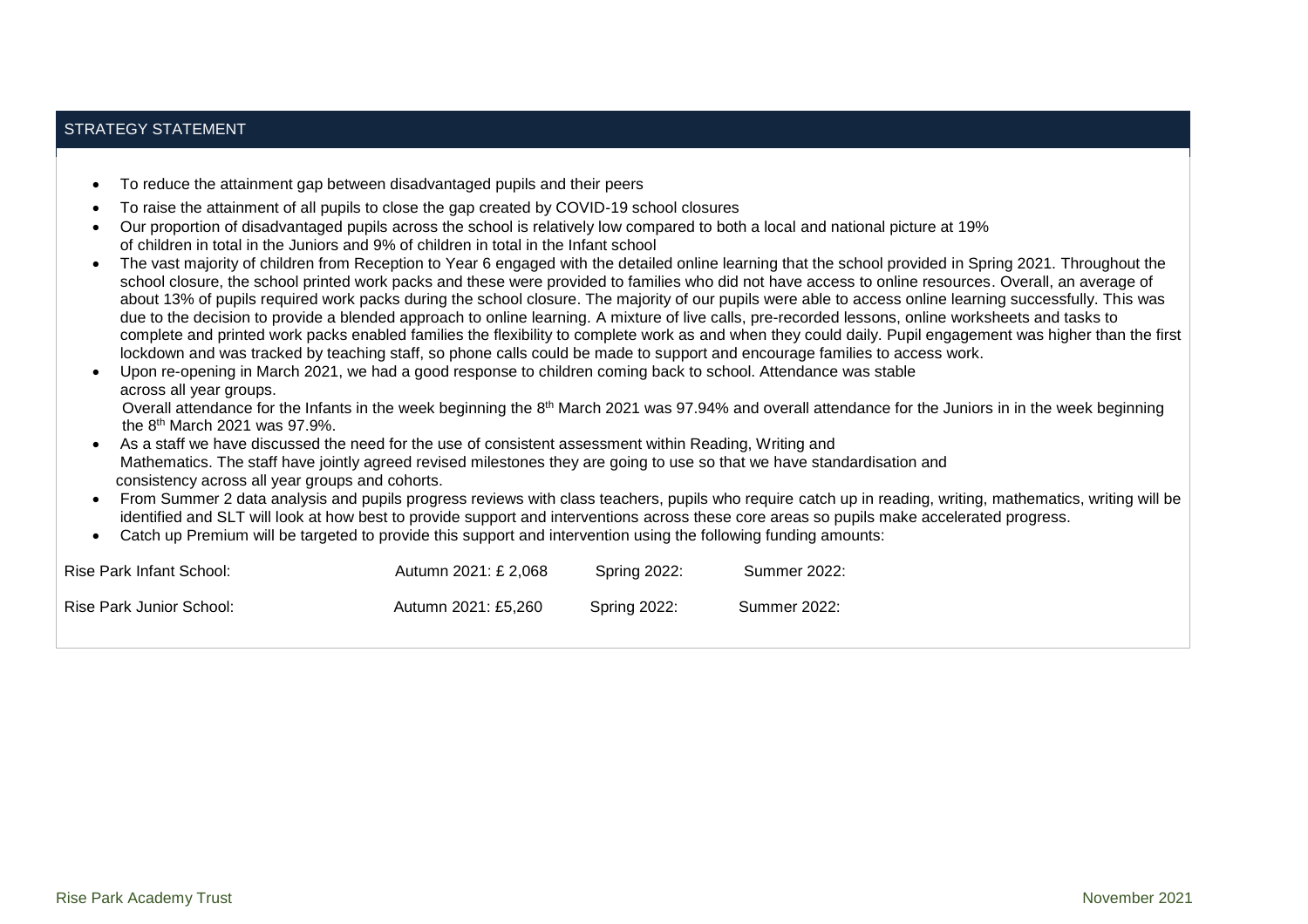## **Barriers to learning**

|              | <b>BARRIERS TO FUTURE ATTAINMENT</b>                                                                                                                                                                                                                                                                                                                                                                                                                                                       |
|--------------|--------------------------------------------------------------------------------------------------------------------------------------------------------------------------------------------------------------------------------------------------------------------------------------------------------------------------------------------------------------------------------------------------------------------------------------------------------------------------------------------|
|              | Academic barriers: (issues addressed in school such as low levels of literacy/maths)                                                                                                                                                                                                                                                                                                                                                                                                       |
| A            | In both schools gaps in reading and maths have been identified by formative teacher assessment, with phonics also being a focus in the Infant School,<br>specifically for years 1 and 2. These would require universal support, with more targeted support being allocated to pupils whose attainment levels have<br>coasted or declined during the Summer term.                                                                                                                           |
|              | All teachers have submitted end of year data, benchmarking pupils' attainment as at the end of Summer 2, which has been analysed by the Assessment<br>Leads, in order to identify all children who are either coasting or whose attainment levels have dropped since Summer 1. These pupils will then be<br>grouped and allocated to an intervention booster group, which will take place within the school day and as a wrap-around offer.                                                |
|              | Reception pupils have also just been baselined in order for their needs to be identified and supported by the separate EYFS funding premium.                                                                                                                                                                                                                                                                                                                                               |
| В            | When required, home learning is taking place via the current Google for Education platform.                                                                                                                                                                                                                                                                                                                                                                                                |
|              | This is led and monitored by the Remote Learning Co-ordinator who has supported staff in the delivery of Google Classroom, which is used to<br>supplement and strengthen the Class Dojo system, with Google Drive also being utilised by staff.                                                                                                                                                                                                                                            |
| $\mathsf{C}$ | Some pupils, especially those from more vulnerable and disadvantaged families, have required more support with their emotional needs and mental<br>health following the school closure period. Many of these pupils have needed 1:1 support from LSAs and the Pastoral Mentor in KS2 in order to manage<br>their feelings and behaviour in a range of situations, including break and lunch times and occasionally during lessons. ELSA support has also continued<br>across both schools. |
|              | Engagement with external agencies, such as the LA Behaviour Support Service, may be required in order to fully meet the needs of all of these children.<br>FSM pupils are being provided with daily vouchers if they are required to isolate or have been unwell due to COVID-19.                                                                                                                                                                                                          |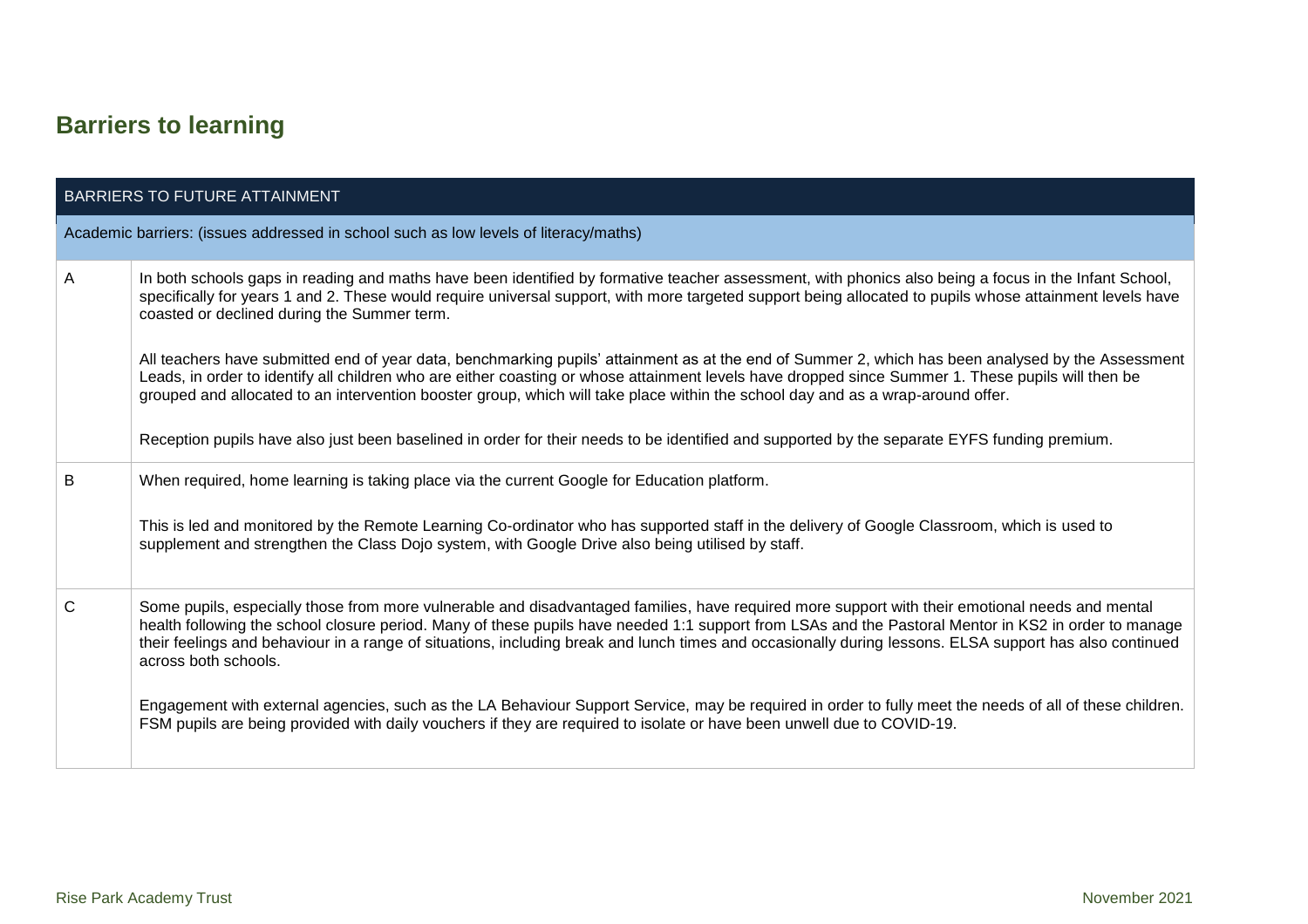| <b>ADDITIONAL BARRIERS</b> |                                                                                                                                                                                                                                                                           |  |  |  |  |
|----------------------------|---------------------------------------------------------------------------------------------------------------------------------------------------------------------------------------------------------------------------------------------------------------------------|--|--|--|--|
|                            | External barriers: (issues which require action outside school such as home learning environment and low attendance)                                                                                                                                                      |  |  |  |  |
| D                          | Some pupils may have had limited access to reading and/or maths materials during the spring term, or during isolation periods in the summer term and<br>therefore, their reading attainment may be lower than expected at Summer 2 2021.                                  |  |  |  |  |
| Е                          | Some pupils have struggled to settle back into school and class routines and may have a limited concentration due to COVID 19 and lack of structured<br>learning experiences due to two school closures in two consecutive academic years.                                |  |  |  |  |
|                            | A small minority of children were absent from school for short periods during the summer term and as a result continue to have gaps in their skills and<br>understanding which will need to be narrowed and closed in order for them to make required or better progress. |  |  |  |  |

### **Planned expenditure for current academic year**

| Quality of teaching for all |                                       |                                                                 |                                               |               |                               |  |
|-----------------------------|---------------------------------------|-----------------------------------------------------------------|-----------------------------------------------|---------------|-------------------------------|--|
| Action                      | Intended outcome and success criteria | <b>What's the evidence</b><br>and rationale for this<br>choice? | How will you make sure it's implemented well? | Staff<br>lead | When will you<br>review this? |  |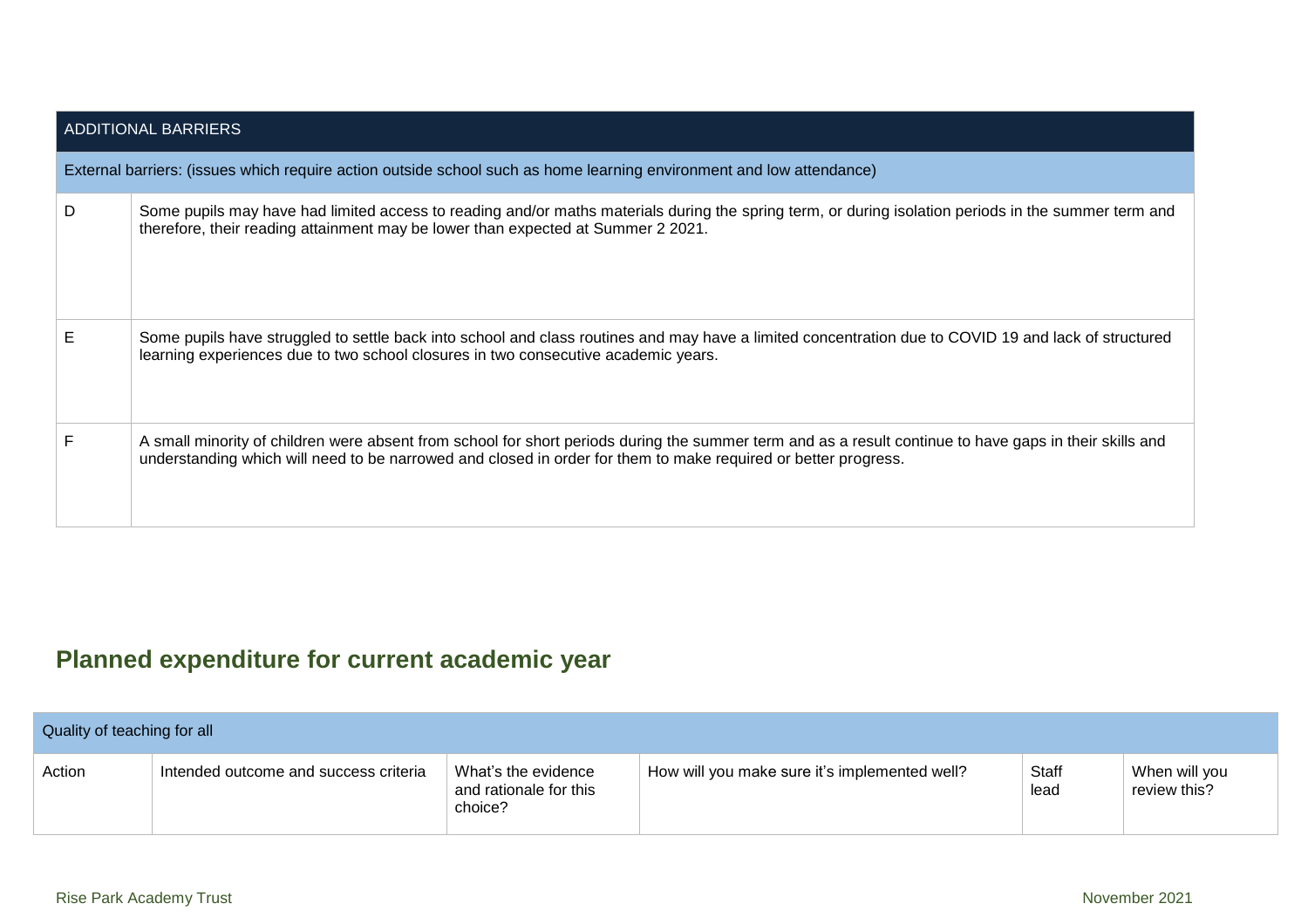| Support from<br>class-based<br>LSAs for<br>identified<br>disadvantaged<br>pupils for<br>basic<br>skills,<br>nurturing<br>and<br>development. | Children's levels of confidence and<br>resilience will have increased over time,<br>with all related barriers to learning<br>having been removed.<br>Children to feel that they have a<br>supportive and approachable<br>point of contact if they are feeling<br>any mental anxiety or are in need of<br>emotional support. | Informal and formal<br>observations of general<br>and identified pupil social<br>and emotional aspects of<br>learning, as well as<br>dialogue with external<br>agencies e.g. LA SEND<br>team, Behaviour Support,<br>Ed. Psych, Attendance<br>Officer etc. | Inclusion managers to monitor the welfare and<br>achievement of vulnerable/disadvantaged pupils and<br>to deploy both LSA and learning resources to<br>support the needs of each of these pupils in both<br>schools<br>CPD for LSA's based on emotional and<br>developmental needs of pupils.<br>ELSA support in place across both schools | Inclusion<br>Managers      | March 2022                       |
|----------------------------------------------------------------------------------------------------------------------------------------------|-----------------------------------------------------------------------------------------------------------------------------------------------------------------------------------------------------------------------------------------------------------------------------------------------------------------------------|-----------------------------------------------------------------------------------------------------------------------------------------------------------------------------------------------------------------------------------------------------------|--------------------------------------------------------------------------------------------------------------------------------------------------------------------------------------------------------------------------------------------------------------------------------------------------------------------------------------------|----------------------------|----------------------------------|
|                                                                                                                                              |                                                                                                                                                                                                                                                                                                                             |                                                                                                                                                                                                                                                           |                                                                                                                                                                                                                                                                                                                                            | Total<br>budgeted<br>cost: | Juniors: £0<br><b>Infants £0</b> |
| <b>Targeted support</b>                                                                                                                      |                                                                                                                                                                                                                                                                                                                             |                                                                                                                                                                                                                                                           |                                                                                                                                                                                                                                                                                                                                            |                            |                                  |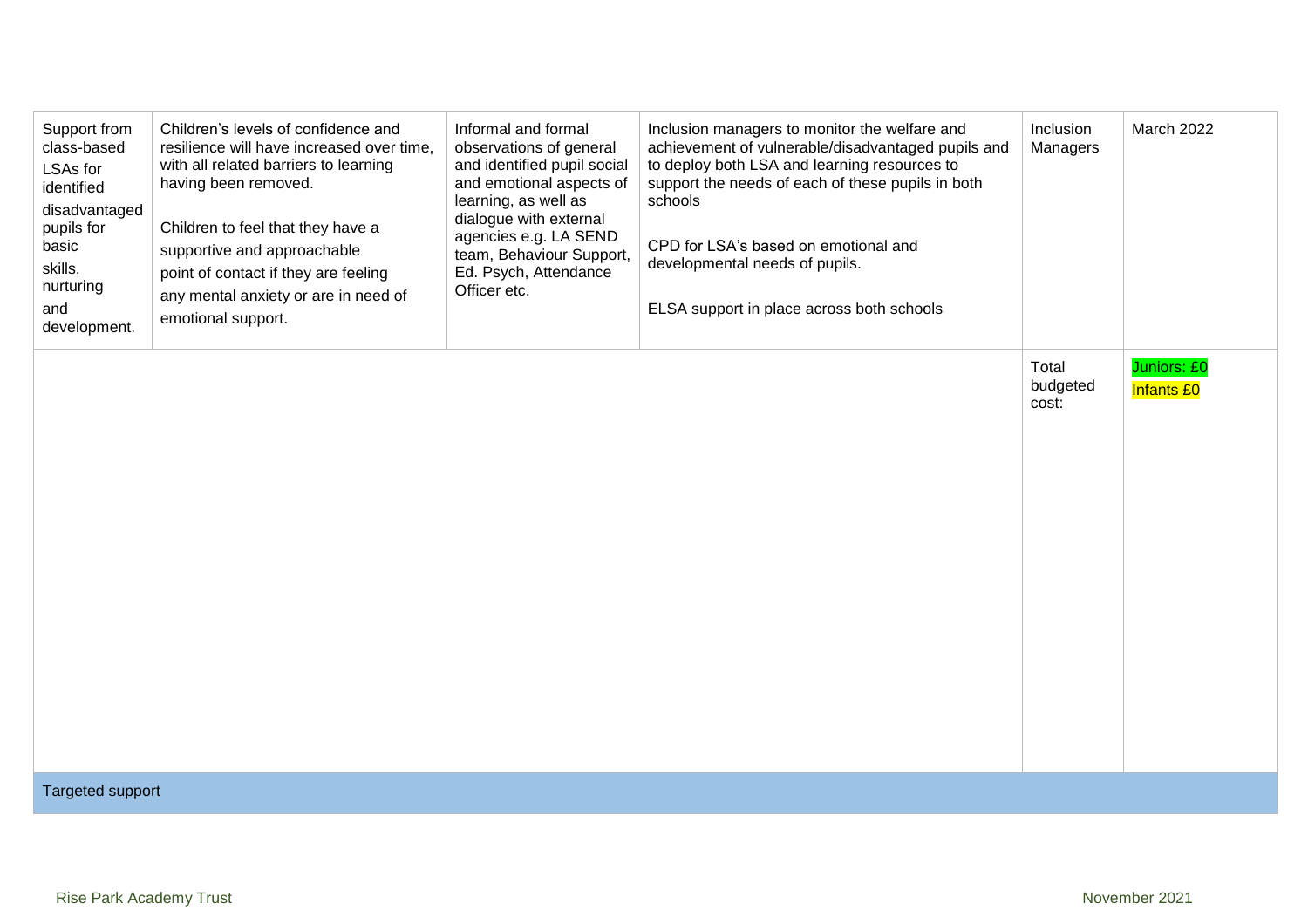| Action                                                                                                                                               | Intended outcome and success criteria                                                                                                                                                                                                                                                                                                                                                                                                                       | What's the evidence<br>and rationale for this<br>choice?                                                                                                                                                                                                                                                                                                                                                 | How will you make sure it's implemented well?                                                                                                                                                                                                                                                                                                                                                                                                                                                                                                                                                                                                                                                                                                                                                                                                                                                                                                                                                                                                                                                     | <b>Staff</b><br>lead                                                                                                                            | When will you<br>review this?                                                            |
|------------------------------------------------------------------------------------------------------------------------------------------------------|-------------------------------------------------------------------------------------------------------------------------------------------------------------------------------------------------------------------------------------------------------------------------------------------------------------------------------------------------------------------------------------------------------------------------------------------------------------|----------------------------------------------------------------------------------------------------------------------------------------------------------------------------------------------------------------------------------------------------------------------------------------------------------------------------------------------------------------------------------------------------------|---------------------------------------------------------------------------------------------------------------------------------------------------------------------------------------------------------------------------------------------------------------------------------------------------------------------------------------------------------------------------------------------------------------------------------------------------------------------------------------------------------------------------------------------------------------------------------------------------------------------------------------------------------------------------------------------------------------------------------------------------------------------------------------------------------------------------------------------------------------------------------------------------------------------------------------------------------------------------------------------------------------------------------------------------------------------------------------------------|-------------------------------------------------------------------------------------------------------------------------------------------------|------------------------------------------------------------------------------------------|
| Literacy and<br>maths teacher<br>based<br>assessment<br>undertaken in<br>July 2021 will<br>identify<br>children in<br>need of<br>targeted<br>support | Any identified attainment and progress<br>gaps and differences will be significantly<br>diminished and/or eliminated by July<br>2022.<br>Progress is<br>accelerated term by term to ensure<br>pupils are able to access age<br>appropriate learning<br>resources and<br>teaching/learning.<br>Majority of<br>children to be at<br>or above age<br>related<br>expectations by<br>end of Summer term 2022.<br>End of year<br>targets to be<br>used - Summer 2 | Summer 2 data has been<br>analysed and individual<br>assessments to be<br>discussed with teaching<br>staff as preparation for<br>provision mapping and<br>the planning of targeted<br>support and<br>interventions.<br>Ongoing teacher<br>assessments during<br>each term.<br>End of year<br>assessments in Summer<br>$\overline{2}$<br>2022 to be used to<br>give impact<br>evidence over<br>2021/2022. | EHT and Heads of School to maintain an<br>overarching responsibility for the intervention and<br>booster programmes, as well as the procurement of<br>any related resourcing of these, either for in school<br>or remote learning.<br>Key resources identified and procured for both<br>universal and targeted use e.g. reading<br>books/schemes (KS2 Reading Eggs) and phonics<br>resources e.g. books and learning aids (primarily<br>KS1). Annual subscription to Read Write Inc.<br>Phonics training films and parent/ teacher videos<br>(KS1).<br>Resources for online learning (reading and maths<br>programs, Mathletics and PA Maths/White Rose<br>supplementary resources, past comprehension<br>papers, maths assessments etc.) to be purchased to<br>support remote learners (via Class Dojo and Google<br>Classroom).<br>Specific resources for use during literacy and maths<br>interventions and booster groups (e.g. GLS<br>exercises, reading support) as well as Teacher/LSA<br>additional contracted time outside of the school day<br>(KS1/2) and within the school day (KS1). | KS1<br>and KS2<br>Assessment<br>Leads<br><b>SLT</b><br>overview<br>Class<br><b>Teachers</b><br><b>LSAs</b><br>English<br>lead/<br>Maths<br>lead | January 2022<br>(using Autumn 2<br>data capture to<br>measure progress<br>from Autumn 1) |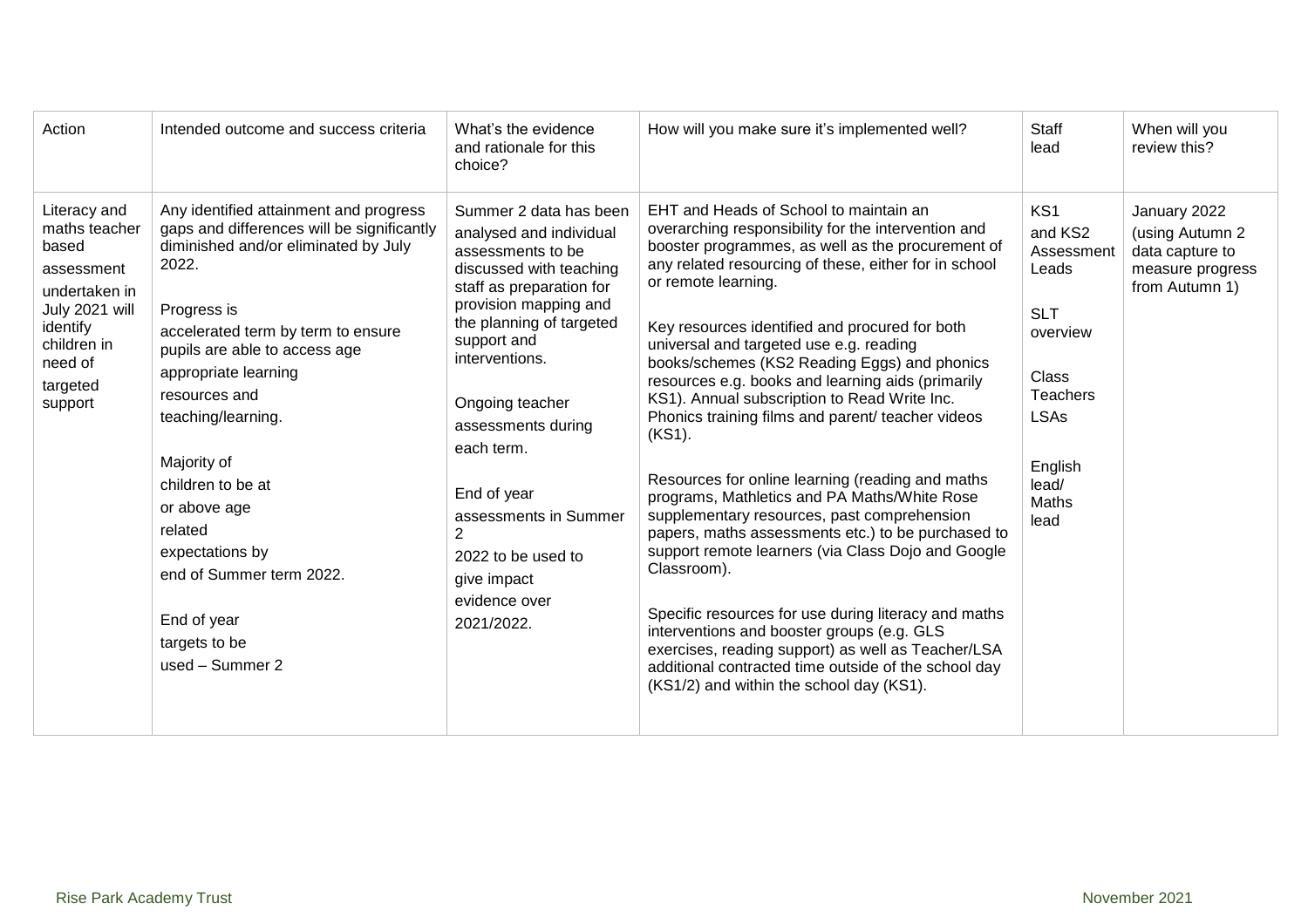| Total budgeted cost:                                                                                                                                                                                               |                                                                                                                                                                                                                                                                                                                                                                                                                             |                                                                                                                                                                                                                                                                                                                                                                                                                                                                                                                    |                                                                                                                                                                                                                                                                                                                                                      | Juniors: £4,260 and carry<br>over (please see attached<br>expenditure report)<br>Infants £ 2,486 for staffing<br>and £1300 for RWI online<br>portal and videos |                                       |
|--------------------------------------------------------------------------------------------------------------------------------------------------------------------------------------------------------------------|-----------------------------------------------------------------------------------------------------------------------------------------------------------------------------------------------------------------------------------------------------------------------------------------------------------------------------------------------------------------------------------------------------------------------------|--------------------------------------------------------------------------------------------------------------------------------------------------------------------------------------------------------------------------------------------------------------------------------------------------------------------------------------------------------------------------------------------------------------------------------------------------------------------------------------------------------------------|------------------------------------------------------------------------------------------------------------------------------------------------------------------------------------------------------------------------------------------------------------------------------------------------------------------------------------------------------|----------------------------------------------------------------------------------------------------------------------------------------------------------------|---------------------------------------|
| Other approaches                                                                                                                                                                                                   |                                                                                                                                                                                                                                                                                                                                                                                                                             |                                                                                                                                                                                                                                                                                                                                                                                                                                                                                                                    |                                                                                                                                                                                                                                                                                                                                                      |                                                                                                                                                                |                                       |
| Action                                                                                                                                                                                                             | Intended outcome and<br>success criteria                                                                                                                                                                                                                                                                                                                                                                                    | What's the evidence and<br>rationale for this choice?                                                                                                                                                                                                                                                                                                                                                                                                                                                              | How will you make sure it's<br>implemented well?                                                                                                                                                                                                                                                                                                     | Staff lead                                                                                                                                                     | When will you review this?            |
| Continuation of CPD<br>training provided for staff<br>on effective<br>reading/writing lessons/<br>interventions and phonics.<br>CPD training provided for<br>staff on effective behavior<br>management strategies. | Reading/writing/phonics<br>interventions and boosters<br>enable gaps in children's<br>learning to be filled, and<br>facilitates accelerated<br>progress.<br>All pupils able to positively<br>access their full educational<br>entitlement and make<br>accelerated progress, to<br>reach full potential.<br>Pupils at risk of exclusion are<br>supported to remain in school<br>and build positive attitudes to<br>learning. | To utilise this provision for the<br>purposes of offering additional<br>learning opportunities to<br>targeted pupils, specifically<br>vulnerable and disadvantaged<br>pupils, which are available via<br>the National Tutoring<br>Programme.<br>To develop staff subject<br>knowledge in reading/writing<br>interventions and phonics<br>teaching developed, to ensure<br>gaps in children's learning are<br>effectively plugged.<br>To develop staff's bank of<br>strategies in managing<br>behavior effectively. | Collate staff evaluations from training<br>sessions delivered, plus pupil feedback<br>during the system pilot/<br>Use of staff surveys to measure the degree<br>of staff engagement and confidence with<br>interventions.<br>Use of pupil and staff surveys, data collection<br>and analysis before and after the<br>interventions have taken place. | Remote Learning<br>Lead<br>EHT/Heads of<br>School<br><b>SBM</b>                                                                                                | February 2022                         |
|                                                                                                                                                                                                                    |                                                                                                                                                                                                                                                                                                                                                                                                                             |                                                                                                                                                                                                                                                                                                                                                                                                                                                                                                                    |                                                                                                                                                                                                                                                                                                                                                      | Total budgeted cost:                                                                                                                                           | Juniors: £1000<br><b>Infants £500</b> |